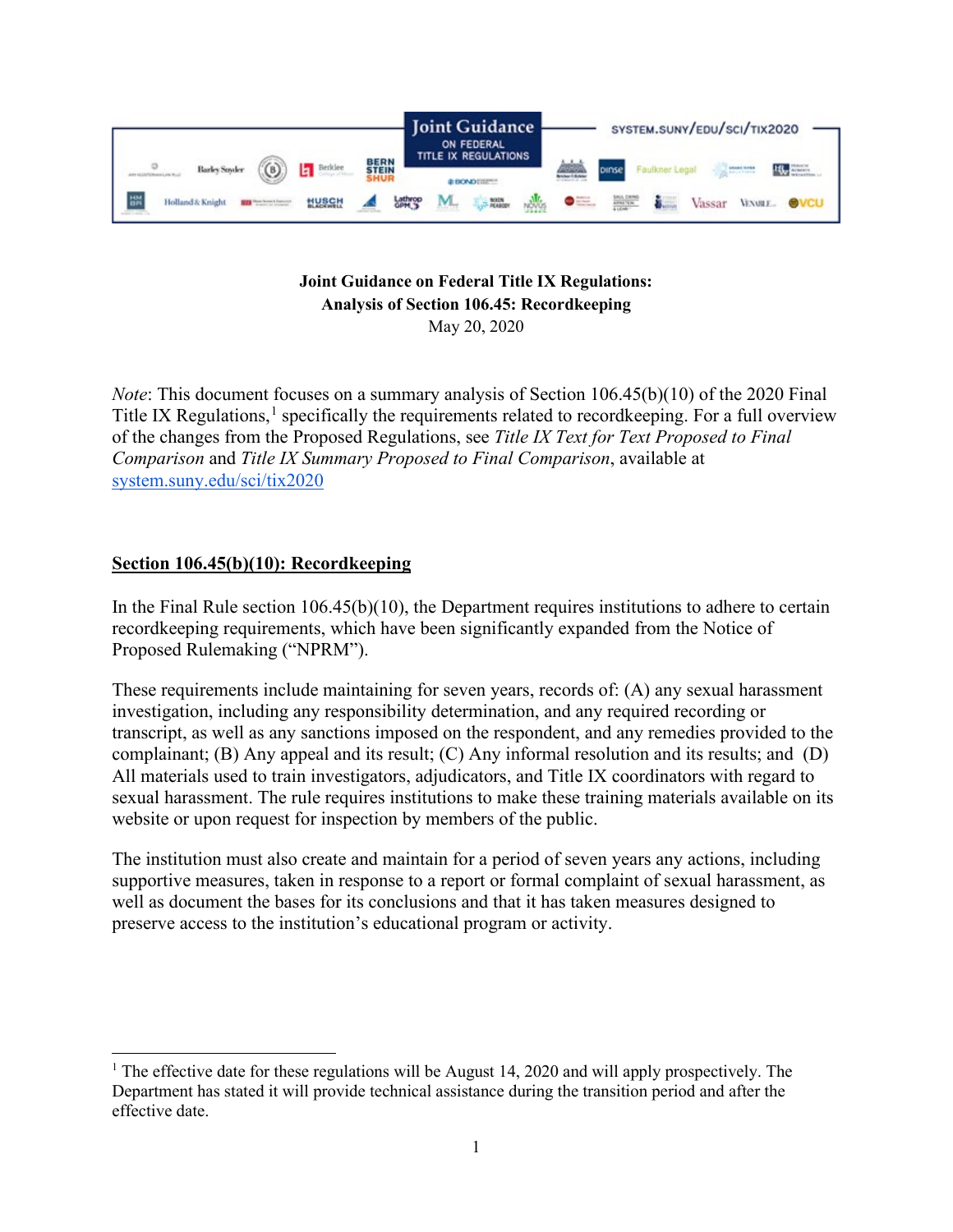#### **Record Retention Period**

Significantly, the Final Rule extends the required period for maintenance of covered records from a proposed three years to seven years. This period applies even if the recipient has a process for expungement. 85 Fed. Reg. 30,395 (May 19, 2020). The period begins at the moment of a record's creation, *Id.* at 30,411, although the Department notes that recipients may just chose to keep all "records that form part of a "file" representing a particular Title IX sexual harassment case are retained for at least seven years from the date of creation of the last record pertaining to that case." *Id*.

Indeed, the Department states several times that recipients have discretion to determine what happens to records after seven years, including adopting longer retention periods or destroying records. *Id.* at 30,395. It bases the seven-year period on consistency with the record retention period in the Clery Act regulations, 24 CFR 668.24(e)92)(ii). *Id.* at 30,410.

Although the Clery Act recordkeeping requirements do not apply in the K-12 context, the Department notes that it does not believe the seven year period will be more difficult for elementary and secondary schools because they are "often under recordkeeping requirements under other laws with retention periods of similar length." *Id*. at 30,411. It also notes that a seven-year retention period addresses commenters' concerns about three years being too short of a period. *Id*.

#### **Documentation of Each Sexual Harassment Investigation**

In its preamble to the Final Rule, the Department clarifies that the required records of "each sexual harassment investigation" includes "any record that the recipient creates to investigate an allegation, regardless of later dismissal or other resolution of the allegation . . . even those records from truncated investigations that led to no adjudication because the acts alleged did not constitute sex discrimination under Title IX and the formal complaint (or allegation therein) was dismissed." *Id*.

## **Documentation of Actions Taken (or Not Taken)**

In its discussion of the Final Rule requirement that institutions document any action taken in response to a report or formal complaint as well as "the bases for its conclusions and that it has taken measures designed to preserve access to the institution's educational program or activity", the Department frames the Rule's language as requiring institutions to document "the reasons why the recipient's response was not deliberately indifferent." *Id*. at 30,044. This documentation, the Department notes, is not "expressly required" by case law regarding the deliberate indifference standard, but instead constitutes a measure required by the Department's "administrative enforcement" of the deliberate indifference standard. *Id*. at 30,209.

Specifically, it states that this includes documentation of: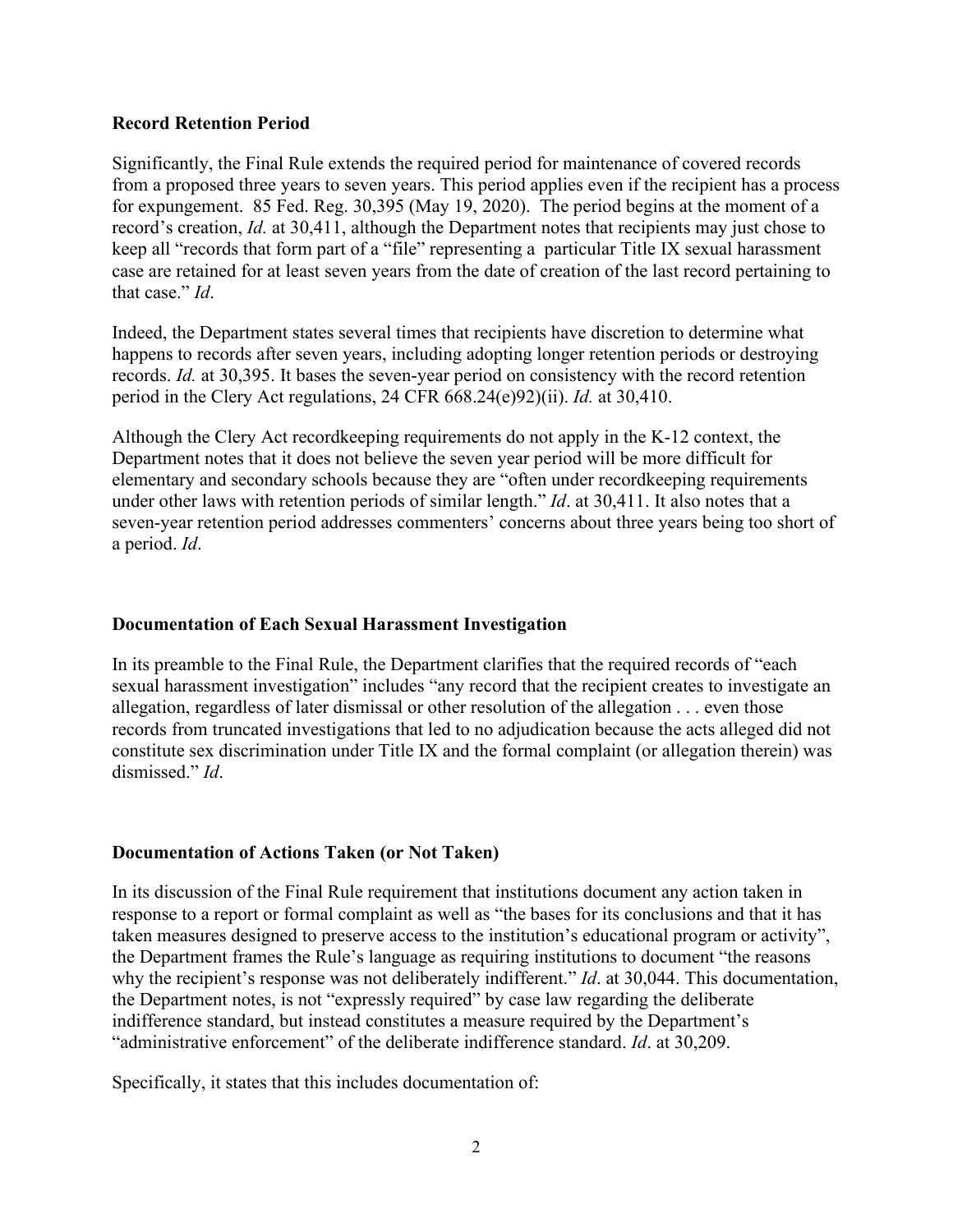- "if a recipient does not provide a complainant with supportive measures" including not providing a specific supportive measure requested by the complainant - "the reasons why such a response was not clearly unreasonable in light of the known circumstances." *Id*. at 30,226. The Department notes the examples of such rationale may include that the complainant did not wish to receive supportive measures, or refused to discuss them with the Title IX Coordinator. *Id*.
- Why its response was not deliberately indifferent in situations where its Title IX Coordinator has decided to initiate a grievance process when a complainant does not wish to participate *See id*. at 30,045-30,046 fn 177.

## **Training Materials**

The requirement for public posting of training materials is also new in the Final Rule, a move the Department states is intended to "create transparency and better effectuate the requirements" of the training it requires as it allows an institution's approach to training Title IX personnel to be "transparently viewed by the [institution's] educational community and the public, including for the purpose of holding a recipient accountable for using training materials that comply with these final regulations." *Final Regulations* at 30,254.

In the preamble ED indicates that this posting requirement includes materials used for training Title IX Coordinators, investigators, decision-makers, *and persons who facilitate informal resolutions*. *Id*. at 103. In the preamble, the Department also indicates it views this posting requirement to mandate only updating "published training materials when the recipient makes materials changes to the materials" so that the published materials are "up to date and reflect the latest training provided to the Title IX personnel." *Id*. at 30,411-3,0412. The Department acknowledges that creating, storing and publishing training materials "uses some resources" but alleges it is "not cost prohibitive." Id. Further, addressing concerns that recipients may hire outside consultants to provide training and not own training materials themselves, the Department poses a binary choice: "the Department acknowledges that a recipient in that situation would need to secure permission from the consultant to publish the training materials, or alternatively, the recipient could create its own training materials over which the recipient has ownership and control."[2](#page-2-0) *Id*.

Interestingly, the Department also states that the addition of this requirement will serve to "ensure that a recipient's students and employees, and the public, understand the scope of the recipient's education program or activity for purpose of Title IX," apparently referencing an indirect educational opportunity - since the materials developed to train institutional officials must contain that information, and those materials must be online, then an institution's students, employees, and the public may also access. *Id*. at 30,198.

<span id="page-2-0"></span> $2 \text{ In a blog post dated May 18, 2020, the Department expands on this position, placing the onus on institutions to$ either obtain permission to post copyrighted materials or create their own materials "that can lawfully be posted on the school's website. *Schools must post important information regarding Title IX on school websites under the new Title IX rule*, Office for Civil Rights Blog, (May 18, 2020), [https://www2.ed.gov/about/offices/list/ocr/blog/index.html.](https://www2.ed.gov/about/offices/list/ocr/blog/index.html)